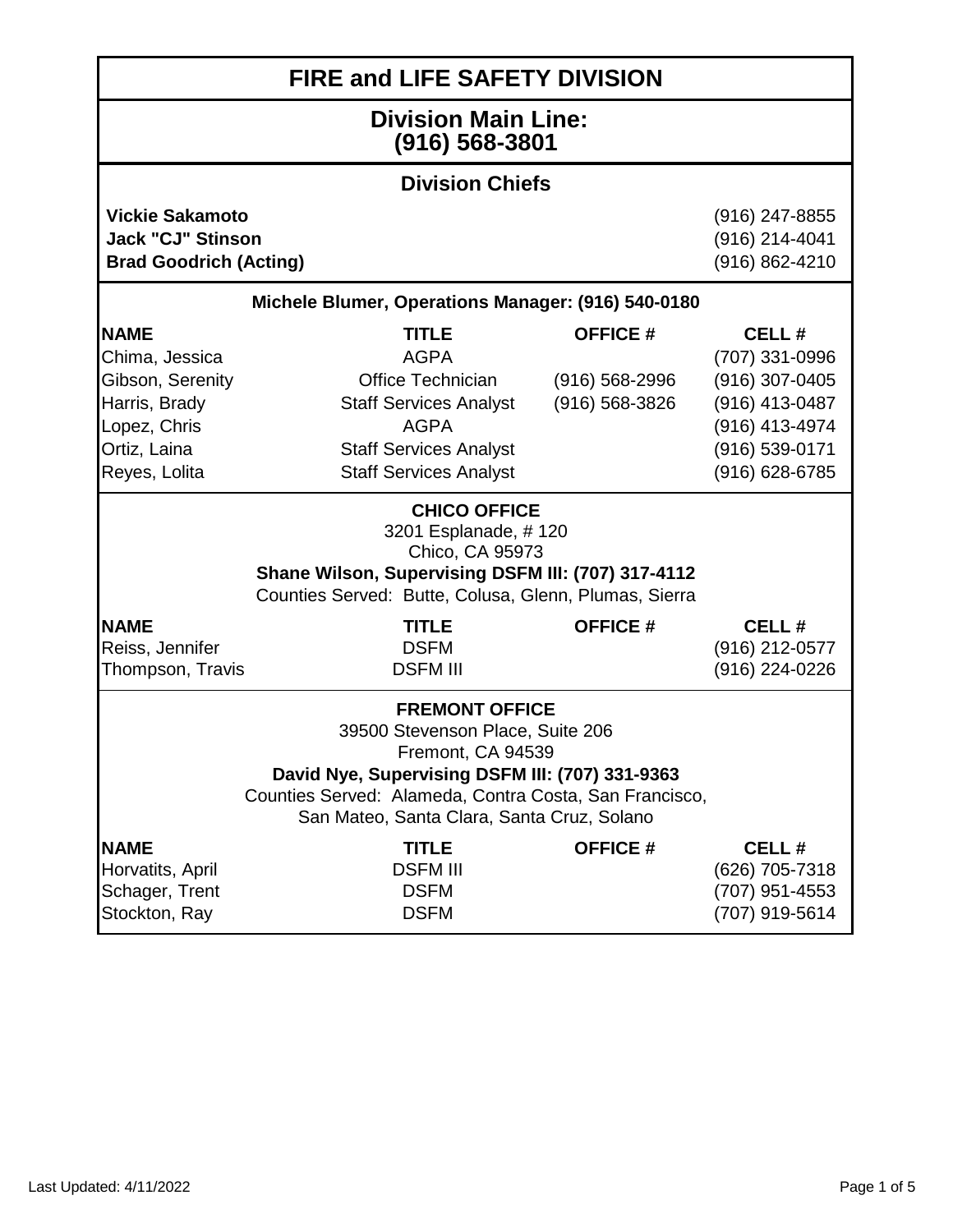| <b>FRESNO OFFICE</b><br>855 M Street, Suite 1120    |                                                         |                |                    |  |  |
|-----------------------------------------------------|---------------------------------------------------------|----------------|--------------------|--|--|
|                                                     | Fresno, CA 93721                                        |                |                    |  |  |
|                                                     | Joseph Gibson, Supervising DSFM III: (805) 478-0439     |                |                    |  |  |
|                                                     | Counties Served: Fresno, Kern, Kings, Madera, Tulare    |                |                    |  |  |
|                                                     |                                                         |                |                    |  |  |
|                                                     | <b>NAME</b><br><b>TITLE</b><br><b>OFFICE #</b><br>CELL# |                |                    |  |  |
| Arriaga, Luis "Eddie"                               | <b>DSFM III</b>                                         |                | (559) 385-9046     |  |  |
| Faneite, Diane                                      | <b>DSFM</b>                                             | (559) 233-4910 | (626) 476-2549     |  |  |
| Jones, Jeremy                                       | <b>DSFM</b>                                             | (559) 233-4913 | (559) 396-6674     |  |  |
| Lefor, Rebecca                                      | <b>DSFM</b>                                             | (559) 233-4914 | (916) 926-7972     |  |  |
| Moreno, Bryan                                       | <b>DSFM</b>                                             |                | (916) 203-9398     |  |  |
| Parenti, Polly                                      | <b>DSFM III</b>                                         | (559) 233-4915 | (916) 825-7880     |  |  |
|                                                     |                                                         |                |                    |  |  |
|                                                     | <b>MCKINLEYVILLE OFFICE</b>                             |                |                    |  |  |
|                                                     | 1968 Central Avenue, Suite 2                            |                |                    |  |  |
|                                                     | McKinleyville, CA 95519                                 |                |                    |  |  |
|                                                     | Shane Wilson, Supervising DSFM III: (707) 317-4112      |                |                    |  |  |
|                                                     | Counties Served: Del Norte, Humboldt, Lake, Mendocino   |                |                    |  |  |
| <b>NAME</b>                                         | <b>TITLE</b>                                            | <b>OFFICE#</b> | CELL#              |  |  |
| Hawks, Angela                                       | <b>DSFM</b>                                             |                | (916) 202-4598     |  |  |
| Lewis, Jason                                        | <b>DSFM</b>                                             | (707) 839-4624 | (707) 331-4380     |  |  |
| McSorley, Andrew                                    | <b>DSFM III - RA</b>                                    |                | (530) 721-2178     |  |  |
|                                                     |                                                         |                |                    |  |  |
|                                                     | <b>MONROVIA OFFICE</b>                                  |                |                    |  |  |
|                                                     | 602 E. Huntington Drive, Suite A                        |                |                    |  |  |
| Monrovia, CA 91016                                  |                                                         |                |                    |  |  |
| Flent McClain, Supervising DSFM III: (626) 423-7690 |                                                         |                |                    |  |  |
| <b>Counties Served: Los Angeles</b>                 |                                                         |                |                    |  |  |
| <b>NAME</b>                                         | <b>TITLE</b>                                            | <b>OFFICE#</b> | CELL#              |  |  |
| Beihl, Ryan                                         | <b>DSFM</b>                                             |                | $(916) 584 - 0199$ |  |  |
| Chavez, Joseph                                      | <b>DSFM</b>                                             |                | (916) 926-7654     |  |  |
| Knight Vail, Michele                                | <b>DSFM</b>                                             |                | (951) 218-5444     |  |  |
| Nachtmann, Michelle                                 | <b>DSFM III - RA</b>                                    |                | (626) 705-7635     |  |  |
| Preciado, Javier                                    | <b>DSFM III</b>                                         |                | (916) 531-4783     |  |  |
| Sanabria, Jose                                      | <b>DSFM</b>                                             |                | (626) 373-0040     |  |  |
| Wang, David                                         | <b>DSFM III</b>                                         |                | (626) 590-2202     |  |  |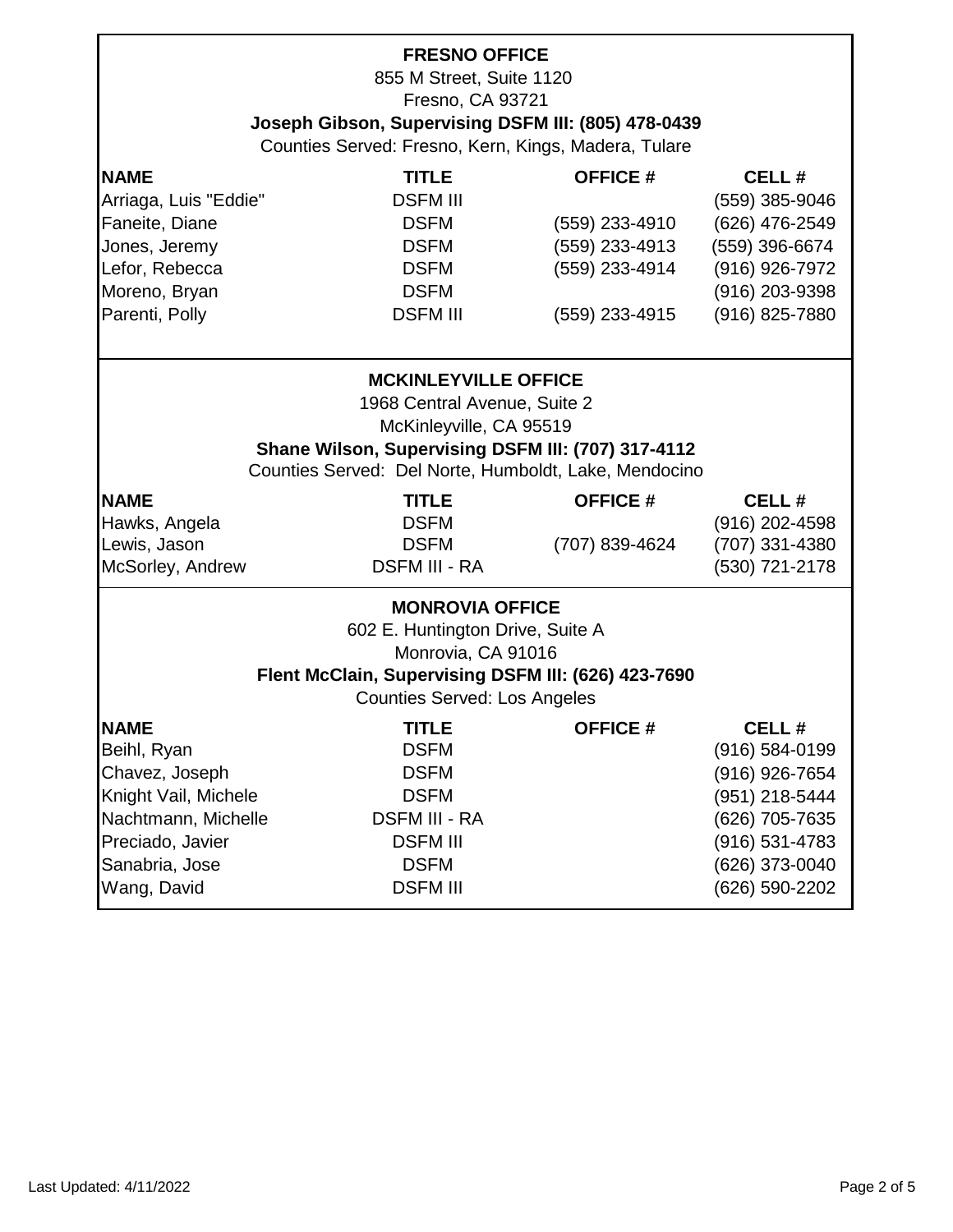| <b>MURRIETA OFFICE</b><br>24680 Jefferson Avenue, Suite B<br>Murrieta, CA 92562<br>Jeff Bailey, Supervising DSFM III: (626) 228-4251                                                                                                                                                                                      |                                                                                                                                                      |                 |                                                                                                                                                       |  |
|---------------------------------------------------------------------------------------------------------------------------------------------------------------------------------------------------------------------------------------------------------------------------------------------------------------------------|------------------------------------------------------------------------------------------------------------------------------------------------------|-----------------|-------------------------------------------------------------------------------------------------------------------------------------------------------|--|
|                                                                                                                                                                                                                                                                                                                           | Counties Served: Imperial, Inyo, Riverside, San Bernardino, San Diego, Mono                                                                          |                 |                                                                                                                                                       |  |
| <b>NAME</b><br>Compton, Leslie<br>Elms, Chris<br>Hernandez, Carlos<br>Salazar, Benjamin<br>Whims, Gavin                                                                                                                                                                                                                   | <b>TITLE</b><br><b>DSFM III</b><br><b>DSFM III</b><br><b>DSFM III</b><br><b>DSFM</b><br><b>DSFM</b>                                                  | <b>OFFICE#</b>  | CELL#<br>(626) 653-8741<br>$(916)$ 926-8101<br>(626) 622-3665<br>(916) 212-2307<br>(626) 590-1249                                                     |  |
| <b>REDDING OFFICE</b><br>1900 Churn Creek Road, Suite 216<br>Redding, CA 96002<br>Shane Wilson, Supervising DSFM III: (707) 317-4112<br>Counties Served: Lassen, Modoc, Shasta, Siskiyou, Tehama, Trinity<br><b>NAME</b><br><b>TITLE</b><br><b>OFFICE#</b><br>CELL#<br><b>DSFM III</b><br>Hard, Keith<br>$(916)$ 212-1066 |                                                                                                                                                      |                 |                                                                                                                                                       |  |
| <b>RIVERSIDE OFFICE</b><br>2280 Market Street, Suite 240<br>Riverside, CA 92501<br>Fred Paesano, Supervising DSFM III: (626) 523-9224<br>Counties Served: Orange, Riverside                                                                                                                                               |                                                                                                                                                      |                 |                                                                                                                                                       |  |
| <b>INAME</b><br>Chavez, Jason<br>Duenas, Jose<br>Garcia, Jena<br>Hernandez, Ryan<br>Rock, Patricia<br>Ryder, Hayden<br>Slocum, Michael<br>Ziegel, Cristopher                                                                                                                                                              | <b>TITLE</b><br><b>DSFM III</b><br><b>DSFM III</b><br><b>DSFM III</b><br><b>DSFM</b><br><b>DSFM</b><br><b>DSFM</b><br><b>DSFM III</b><br><b>DSFM</b> | <b>OFFICE #</b> | CELL#<br>(626) 484-9013<br>(626) 434-9471<br>(626) 483-0760<br>(916)-584-0223<br>(916) 926-7765<br>(916) 594-1248<br>(626) 261-3756<br>(916) 204-9076 |  |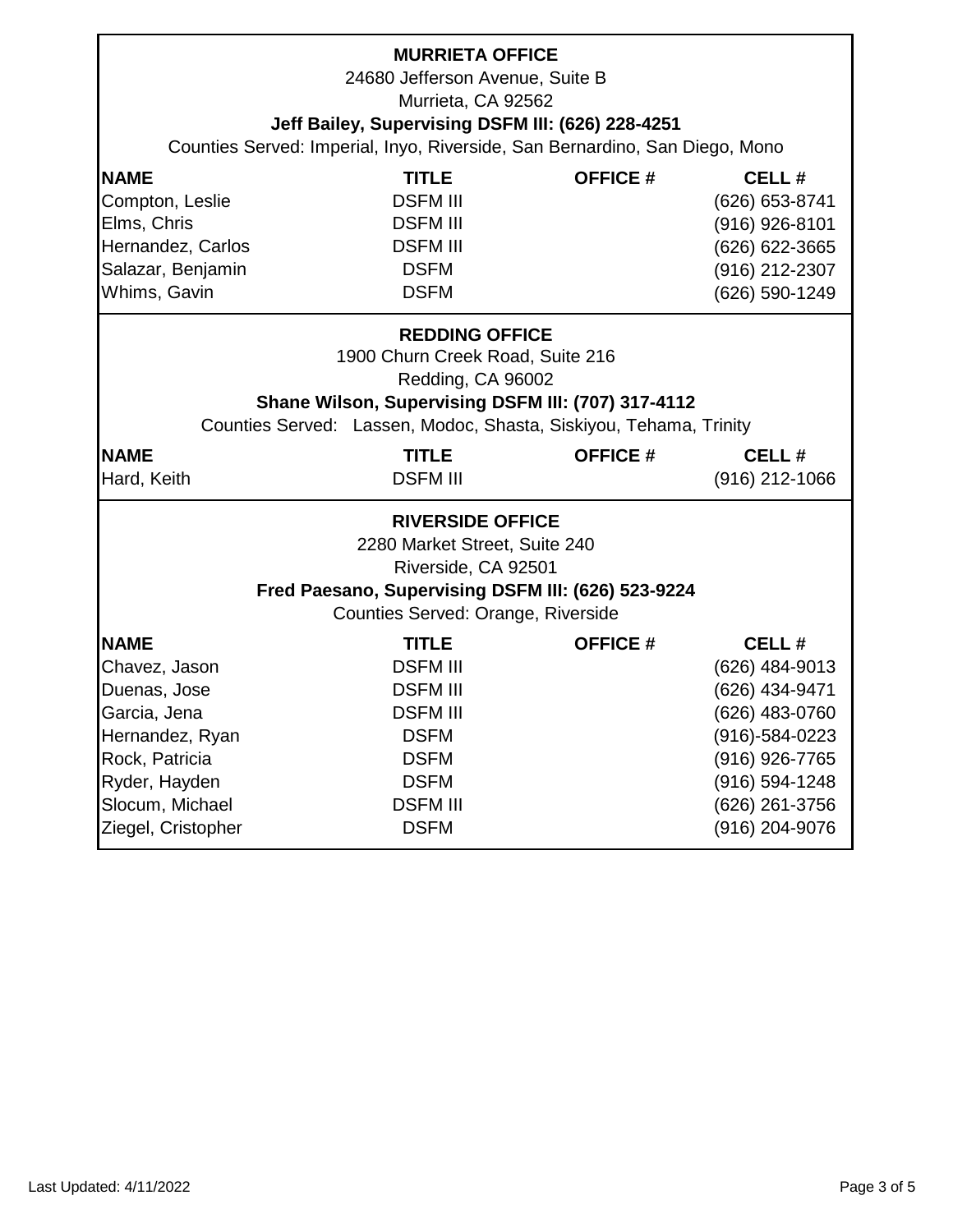## **SACRAMENTO OFFICE (HQ)**

2251 Harvard Street, Suite 130 Sacramento, CA 95815 **Main Line: (916) 568-3801** 

## **Jason DeWitt, Supervising DSFM III: (916) 926-7888**

Counties Served: Nevada, Placer, Sutter, Yolo, Yuba

| <b>NAME</b>        | <b>TITLE</b>                                                                              | <b>OFFICE#</b>  | CELL#              |
|--------------------|-------------------------------------------------------------------------------------------|-----------------|--------------------|
| Borgman, Denise    | <b>DSFM</b>                                                                               |                 | $(916) 516 - 5658$ |
| Carda, Jeff        | <b>DSFM III</b>                                                                           |                 | (916) 436-6040     |
| Clark, David       | <b>DSFM</b>                                                                               |                 | $(916)$ 926-7978   |
| Icasiano, Ingrid   | <b>DSFM III - RA</b>                                                                      |                 |                    |
| Liszewski, Terence | <b>DSFM</b>                                                                               |                 | (916) 594-5409     |
| Madison, Erik      | <b>DSFM</b>                                                                               |                 | (916) 217-3206     |
| Salo, Terry        | <b>Senior Architect</b>                                                                   |                 | (916) 588-0264     |
| Wong, Alvin        | <b>Senior Architect</b>                                                                   |                 | (916) 588-0438     |
|                    |                                                                                           |                 |                    |
|                    | Brad Goodrich, Supervising DSFM III: (916) 862-4210<br><b>Counties Served: Sacramento</b> |                 |                    |
| <b>NAME</b>        | <b>TITLE</b>                                                                              | <b>OFFICE #</b> | CELL#              |
| Cataylo, Lito      | <b>Senior Architect</b>                                                                   |                 | $(916) 516 - 5683$ |
| DuGranrut, Cliff   | <b>DSFM</b>                                                                               |                 | (916) 204-2493     |
| Gibboney, Lynne    | <b>DSFM</b>                                                                               |                 | (916) 215-0948     |
| Hootman, Cory      | <b>Mechanical Engineer</b>                                                                |                 | (916) 204-2085     |
| Madsen, Brian      | <b>DSFM</b>                                                                               |                 | (916) 926-7728     |
| Rickerd, Joshua    | <b>DSFM III</b>                                                                           |                 | (916) 204-4140     |
| Smith, Amy         | <b>Senior Architect</b>                                                                   |                 | (916) 206-5448     |
| Wilkins, Chad      | <b>DSFM III</b>                                                                           |                 | (916) 204-5234     |
|                    |                                                                                           |                 |                    |

## **Darwin Workman, Supervising DSFM III: (559) 267-6159**

Counties Served: Alpine, Amador, Calaveras, El Dorado, Mariposa, Merced, San Joaquin, Stanislaus, Tuolumne

| <b>NAME</b>        | <b>TITLE</b> | <b>OFFICE #</b> | CELL#              |
|--------------------|--------------|-----------------|--------------------|
| Artola, Ernie      | <b>DSFM</b>  |                 | $(916)$ 995-9138   |
| Kailey, Kandwardip | <b>DSFM</b>  |                 | $(916)$ 926-7756   |
| Mahoney, Steven    | <b>DSFM</b>  |                 | $(916) 508 - 8202$ |
| Smith, William     | <b>DSFM</b>  |                 | $(916) 594 - 4757$ |
|                    |              |                 |                    |